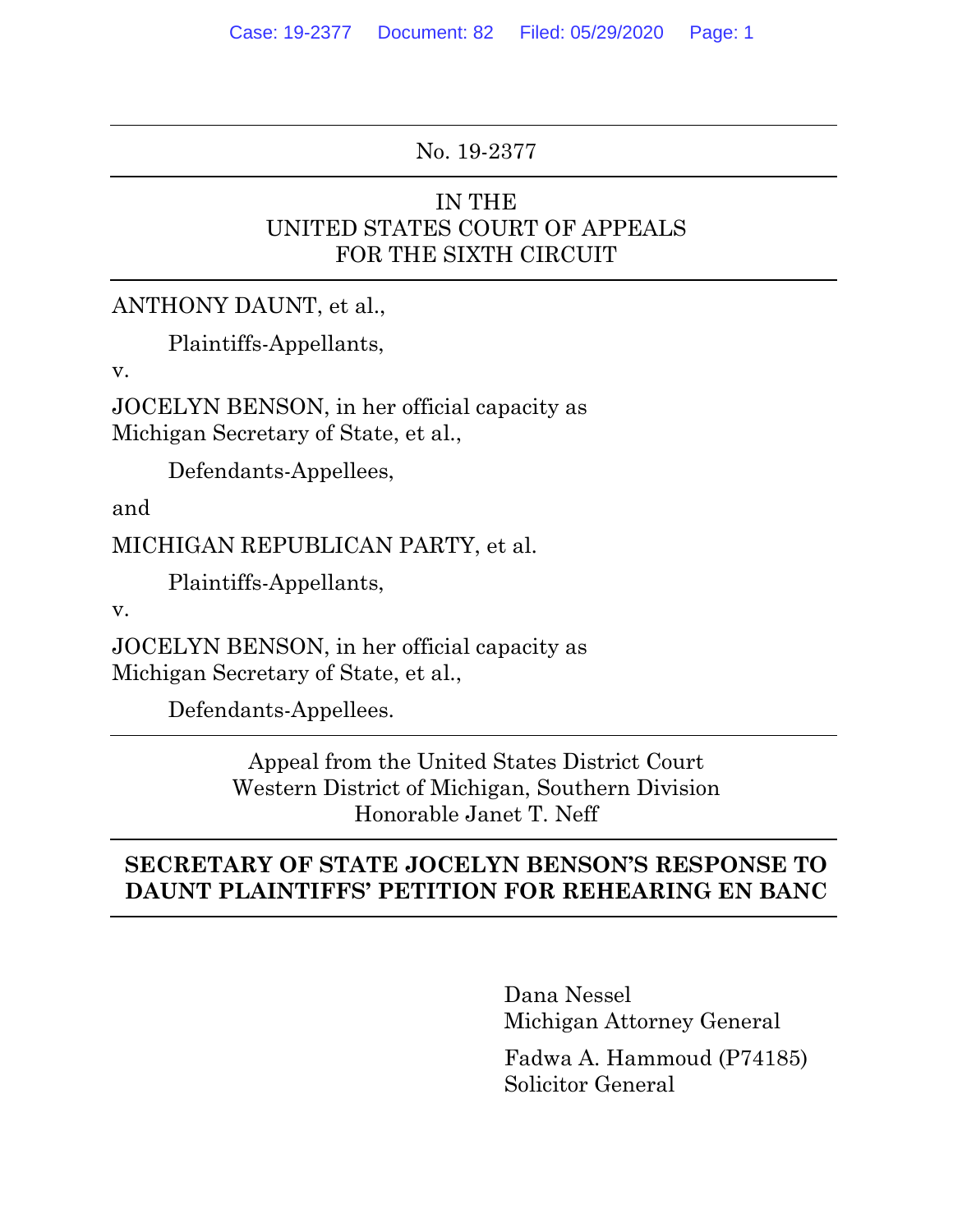Heather S. Meingast (P55439) Erik A. Grill (P64713) Assistant Attorneys General Attorneys for Defendant-Appellee Benson P.O. Box 30736 Lansing, Michigan 48909 517.335.7659 Email: grille@michigan.gov (P64713)

Dated: May 29, 2020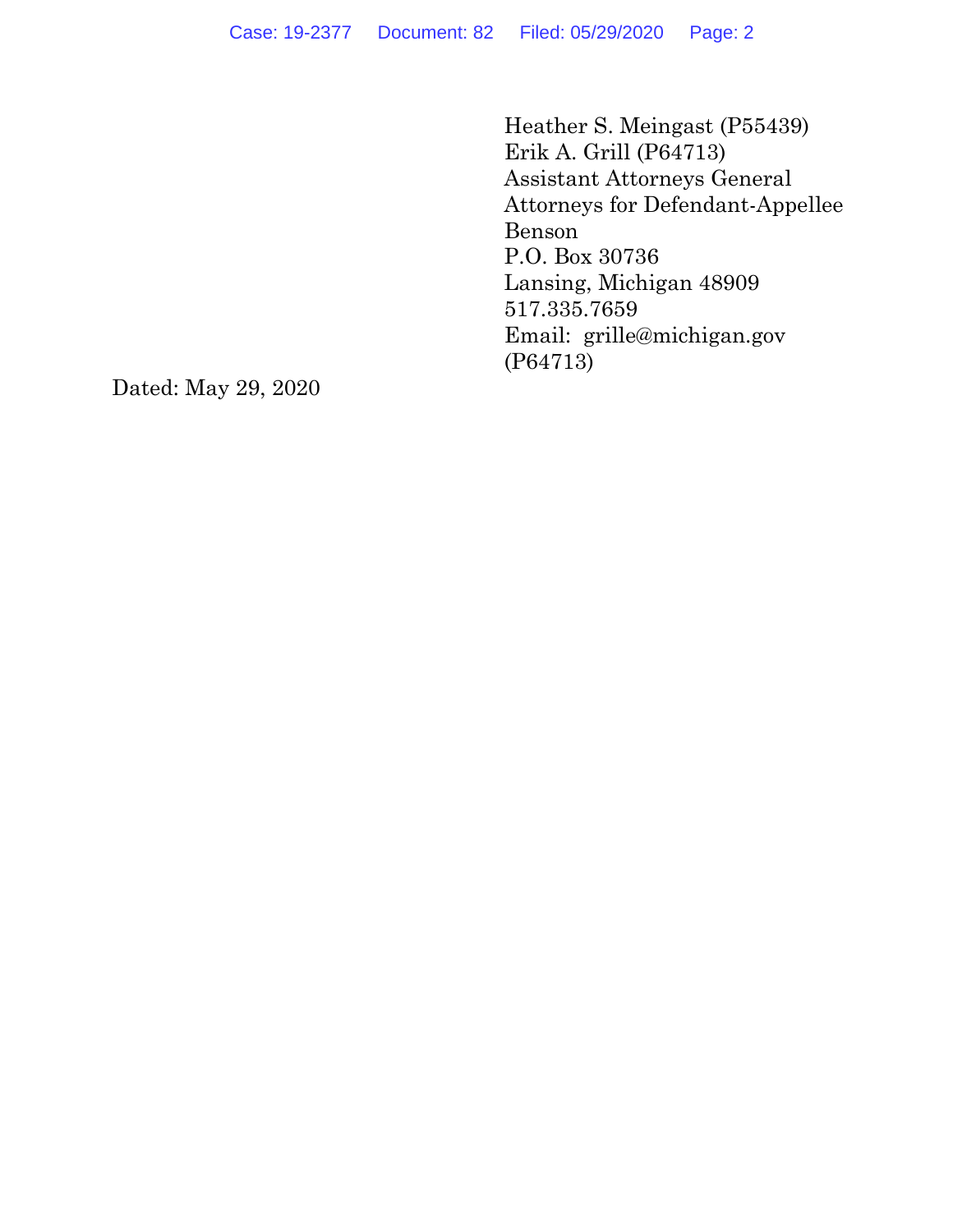# **TABLE OF CONTENTS**

## Page

| I.  | The Panel did not err in applying the <i>Anderson-Burdick</i><br>standard to a state constitutional provision altering the<br>method for drawing state legislative districts1 |  |  |  |
|-----|-------------------------------------------------------------------------------------------------------------------------------------------------------------------------------|--|--|--|
| II. | The Panel did not err in upholding the eligibility criteria for<br>Michigan's constitutional amendment establishing an                                                        |  |  |  |
|     |                                                                                                                                                                               |  |  |  |
|     |                                                                                                                                                                               |  |  |  |
|     |                                                                                                                                                                               |  |  |  |
|     |                                                                                                                                                                               |  |  |  |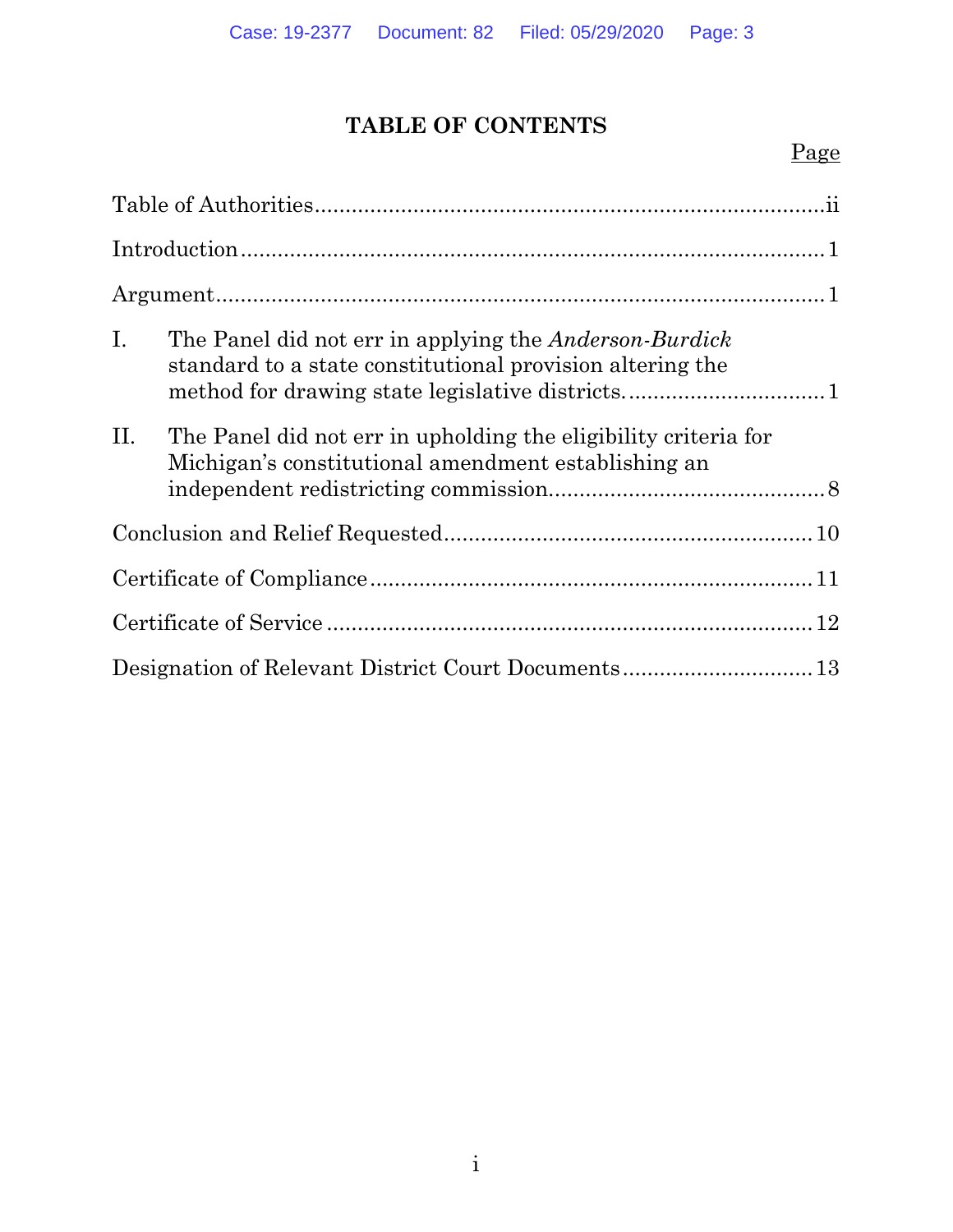# **TABLE OF AUTHORITIES**

## Page

### <span id="page-3-0"></span>**Cases**

| Citizens for Legislative Choice v. Miller, 144 F.3d 916 (6th Cir. |  |
|-------------------------------------------------------------------|--|
|                                                                   |  |
|                                                                   |  |
|                                                                   |  |
|                                                                   |  |
|                                                                   |  |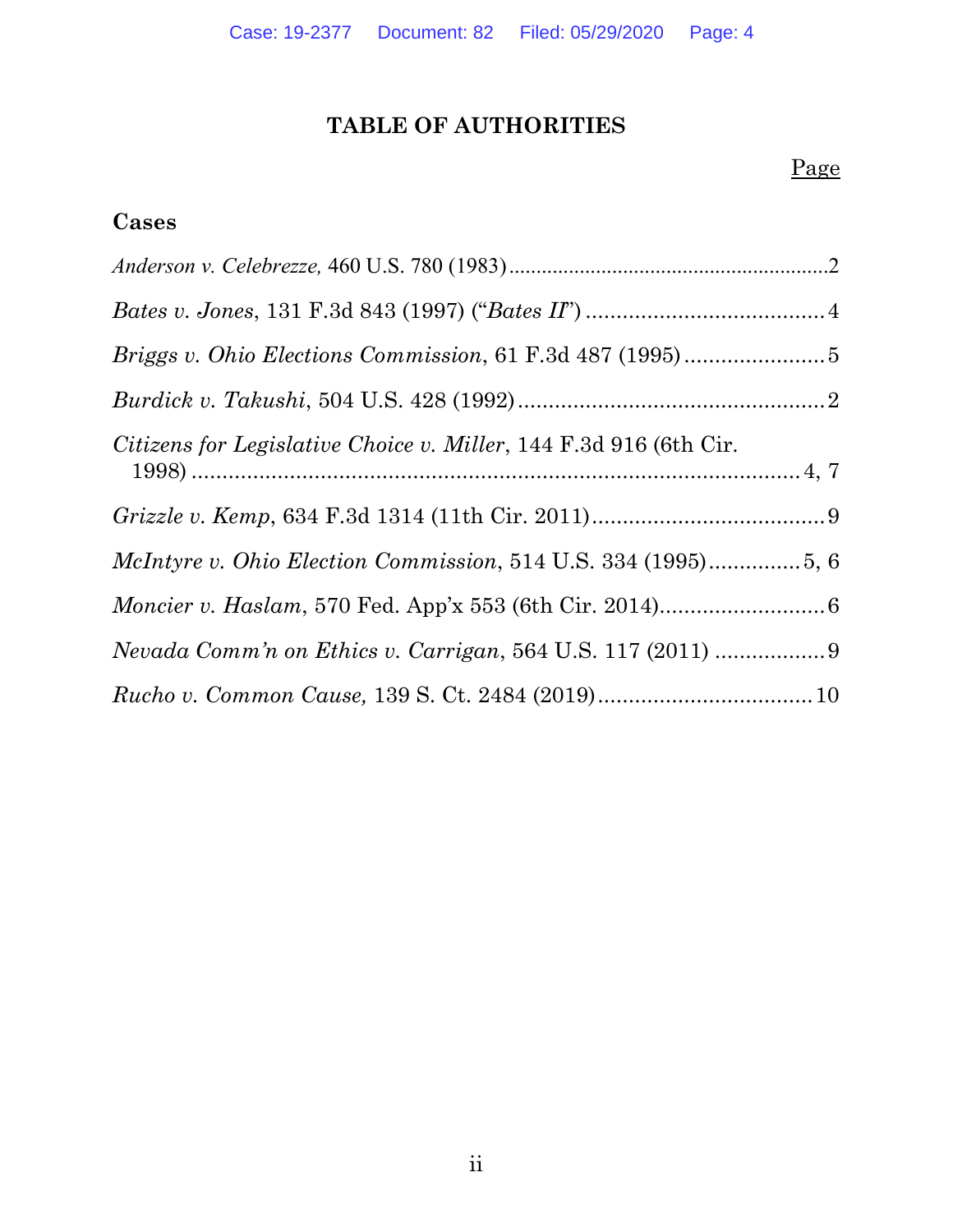#### **INTRODUCTION**

<span id="page-4-0"></span>The *Daunt* Plaintiffs' Petition for Rehearing En Banc makes two arguments that the Panel's decision conflicts with existing Supreme Court precedent. First, they argue that the application of the *Anderson-Burdick* standard was erroneous because the subject matter of the case was insufficiently connected to election administration. Second, they argue that the Panel erred in deciding to uphold the provisions of Michigan's constitution limiting who may be a member of its newly created redistricting commission based upon their political or familial associations.

For the reasons set forth below and for those reasons stated fully in the earlier briefing and arguments, the arguments presented in the petition fail to demonstrate that the Panel's decision was erroneous or inconsistent with established law.

#### **ARGUMENT**

## <span id="page-4-2"></span><span id="page-4-1"></span>**I. The Panel did not err in applying the** *Anderson-Burdick*  **standard to a state constitutional provision altering the method for drawing state legislative districts.**

The petition suggests that the *Anderson-Burdick* analysis was inapt in this case because the subject matter was too far removed from election mechanics, and that its use here portends a precarious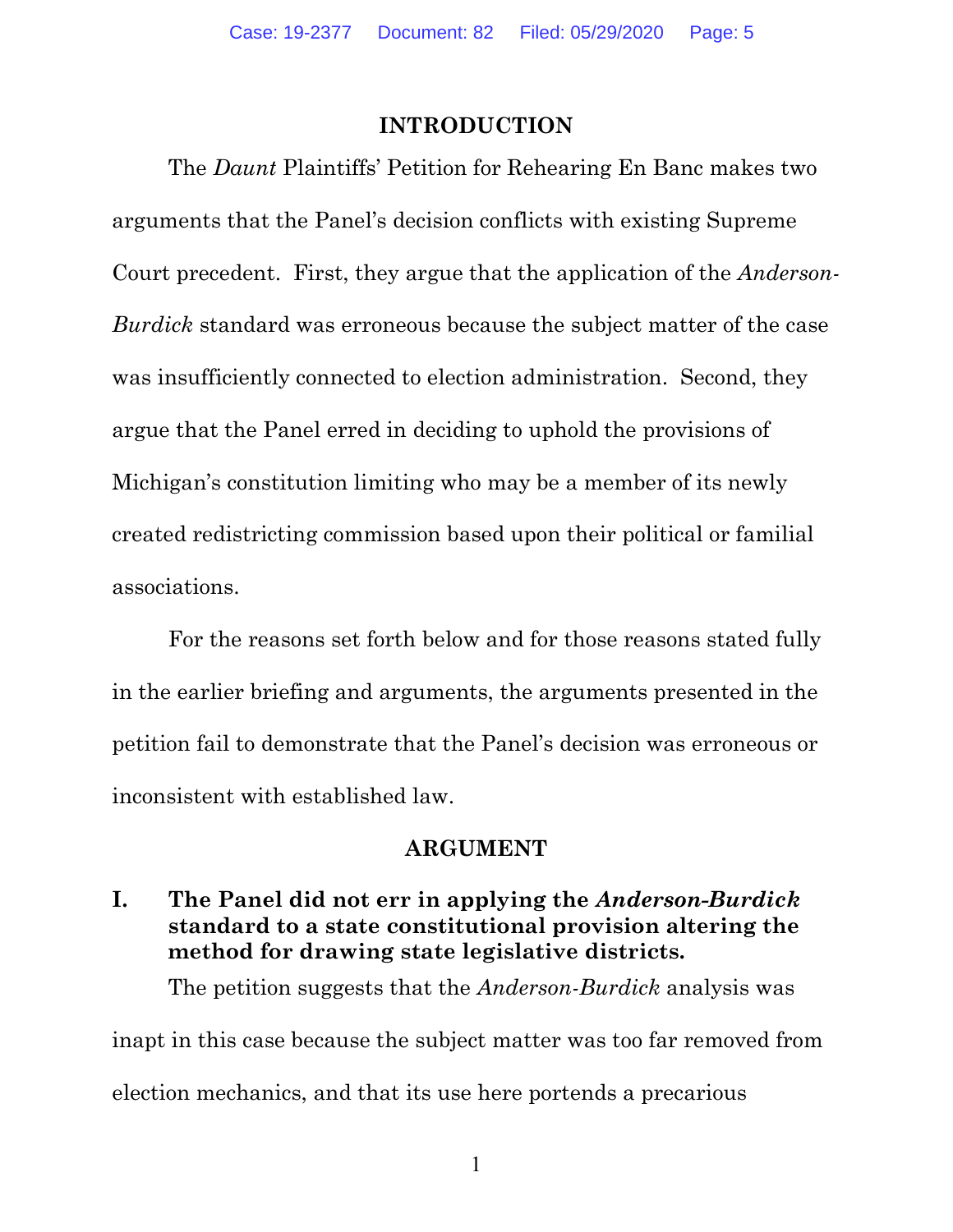expansion of the standard beyond what this and other courts have previously recognized. That argument, however, simply misses the mark. First, the petition incorrectly limits *Anderson-Burdick* to only cases specifically concerned with the tension between "voting rights" and "administering elections." (Doc. 75, Petition, p. 12-13.) But as the Panel noted, the underlying rationale espoused by the Supreme Court in *Burdick*—ensuring "the right to participate in an electoral process that is necessarily structured to maintain the integrity of the democratic system"—applies just as readily to the case at hand. (Doc. 72-2, Panel Decision, p. 9-10.) The Supreme Court in *Burdick* described the test as applying when a court is "considering a challenge to a state election law" brought under the First and Fourteenth Amendments. *Burdick v. Takushi*, 504 U.S. 428, 434 (1992). *See also Anderson v. Celebrezze*, 460 U.S. 780 (1983). That is exactly the nature of the challenge raised by Appellants here, and so the application of *Anderson-Burdick* is appropriate in this case.

In its effort to avoid the application of *Anderson-Burdick*, the petition suggests that Michigan's constitutional amendment establishing an independent redistricting commission concerns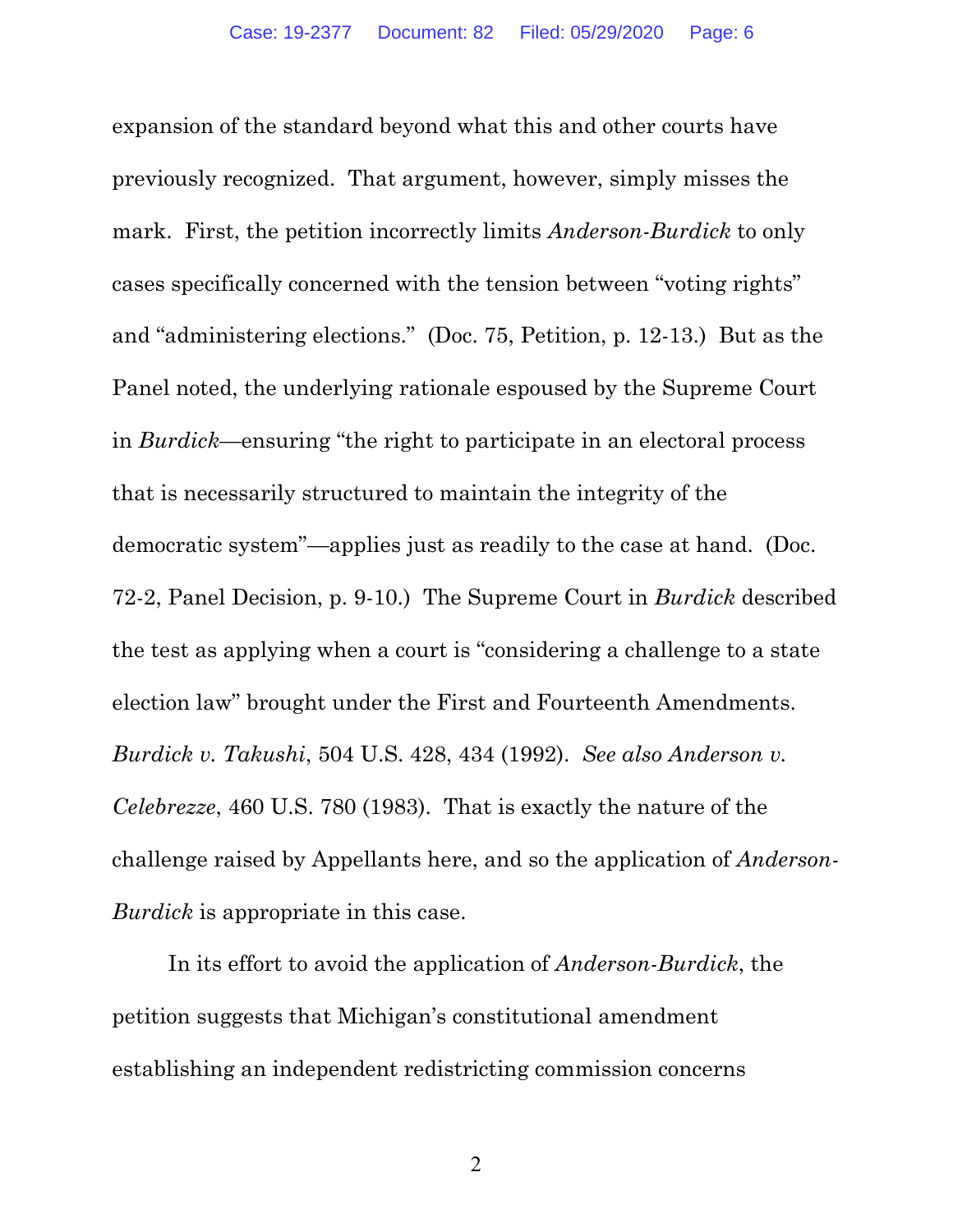something other than "election laws administering elections and burdening voting rights." (Doc. 75, Petition, p. 13.) But this framing ignores the direct consequences of the redistricting commission's work the drawing of legislative districts that will control the candidates for whom voters may cast their vote, and how effective their votes may be. The redistricting commission has no other function—it is entirely dedicated to this central component of administering an election. The eligibility criteria determining who may serve on that commission, therefore, have a direct effect on the drawing of legislative districts and the administration of elections in those districts.

Regardless, the petition's critique of the Panel's use of *Anderson-Burdick* disregards that the Panel opinion pointedly did *not* rely solely on that test to decide the case. Instead, the Panel reviewed the Appellants' challenge under both the *Anderson-Burdick* test and the unconstitutional conditions doctrine and found the amendment constitutional under both approaches. (Doc. 72-2, Panel Decision, p. 9.) As a result, the Panel expressly stated that it "need not choose between the two," and instead discussed why the amendment was constitutional under both tests. *Id.* A similar approach was used by this Court in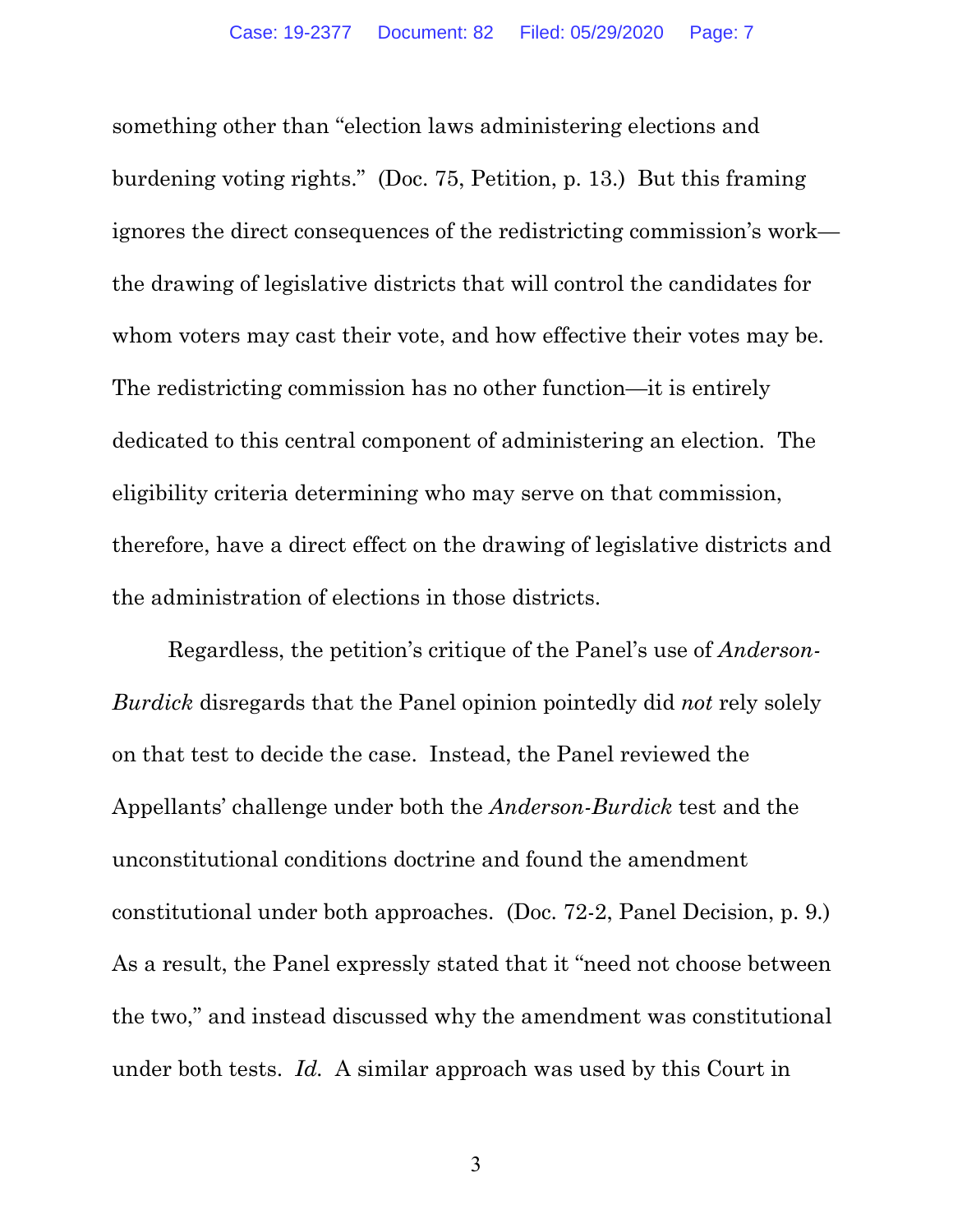*Citizens for Legislative Choice v. Miller*, 144 F.3d 916, 920 (6th Cir.

1998), which brought a challenge to Michigan's adoption of term limits for state offices. There, just as here, the issues of the case blended election laws with eligibility for public offices. This Court was nonetheless able to determine the constitutionality of the proposal under both *Anderson-Burdick* and the deferential approach used by the Ninth Circuit in *Bates v. Jones*, 131 F.3d 843, 858 (1997) ("*Bates II*"). [1](#page-7-0)

So the Panel's decision did not simply rely on *Anderson-Burdick* to reach its result, and instead also considered the same unconstitutional conditions doctrine cited approvingly by the Petition. (Doc. 75, Petition, p. 13.) The Petition makes no argument against the Panel's use of the unconstitutional conditions approach, under which the Panel also concluded that the redistricting commission was constitutional.

Last, contrary to the Petition's arguments, the Panel's decision is not in direct conflict with decisions from either the Supreme Court or

<span id="page-7-0"></span><sup>1</sup> The Panel, holding that the deferential approach under *Bates II* had not been further developed in this circuit, did not consider that approach. If this Court decides that the Panel's consideration of both *Anderson-Burdick* and the unconstitutional conditions doctrine was insufficient, the Appellees' arguments in the earlier briefs on the deferential approach should also be re-considered.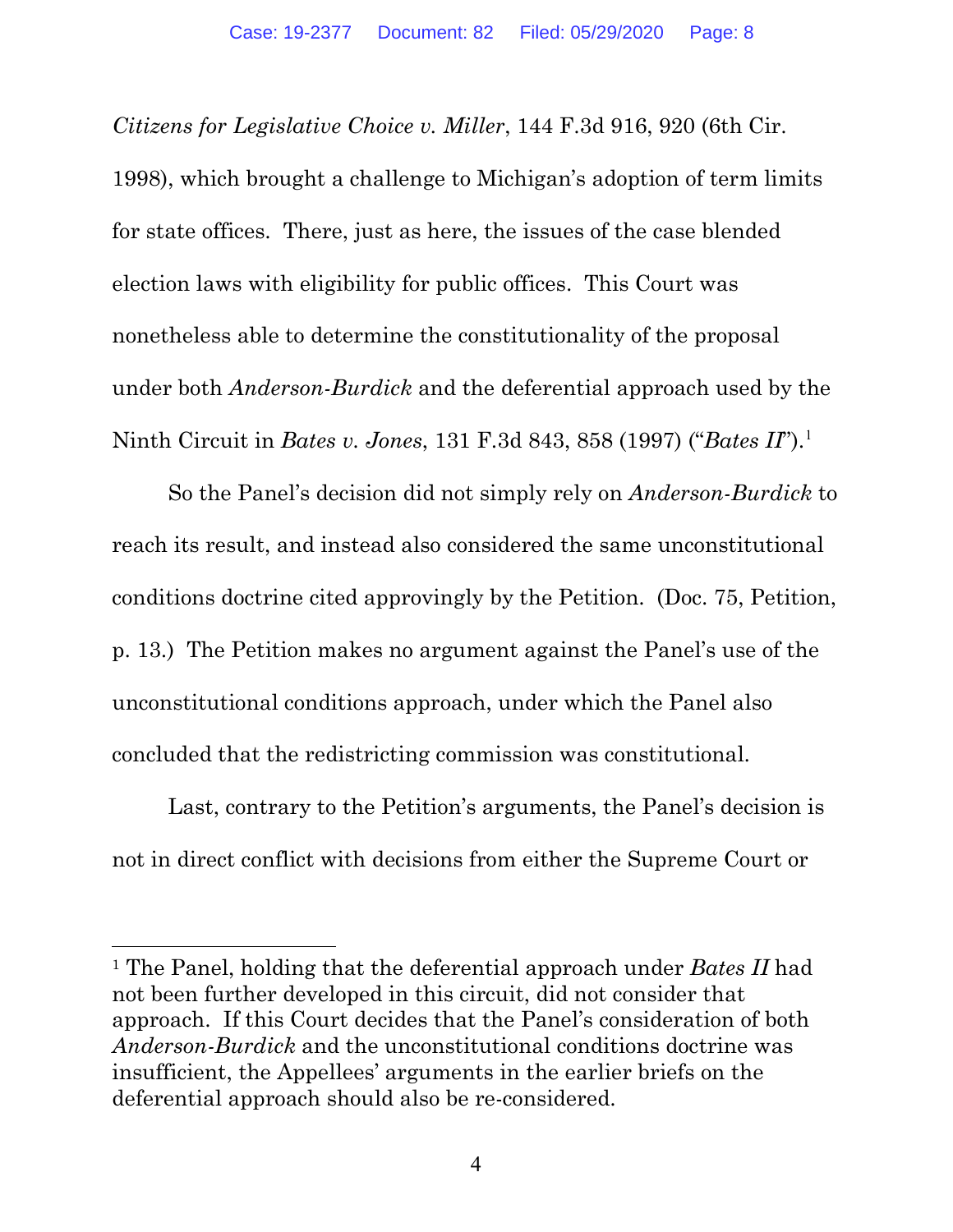this Court. The Petition first refers to *McIntyre v. Ohio Election Commission*, 514 U.S. 334 (1995), which concerned a prohibition against anonymous distribution of campaign literature. But *McIntyre* offers no broad declaration of the scope of *Anderson-Burdick*. Instead, it confronted a "direct regulation of the content of speech." *McIntyre*, 514 U.S. at 345. In distinguishing that situation from the "ordinary litigation" of election cases, the Court noted that the specific statute at issue—Ohio Code §3599.09(A)—did not "control the mechanics of the electoral process." *Id.* At best, *McIntyre* merely instructs that connection to a political campaign does not transform an otherwise straight-forward free-speech claim into an election case. But there is no "direct regulation of speech" at issue in the eligibility criteria of Michigan's redistricting commission, and *McIntyre* offers little other guidance on the application of *Anderson-Burdick*. There is certainly no explicit proscription against the use of *Anderson-Burdick* in this situation that would constitute a direct conflict between the Panel decision and the Supreme Court.

The Petition next turns to *Briggs v. Ohio Elections Commission*, 61 F.3d 487 (1995), but *Briggs* provides virtually no analysis on the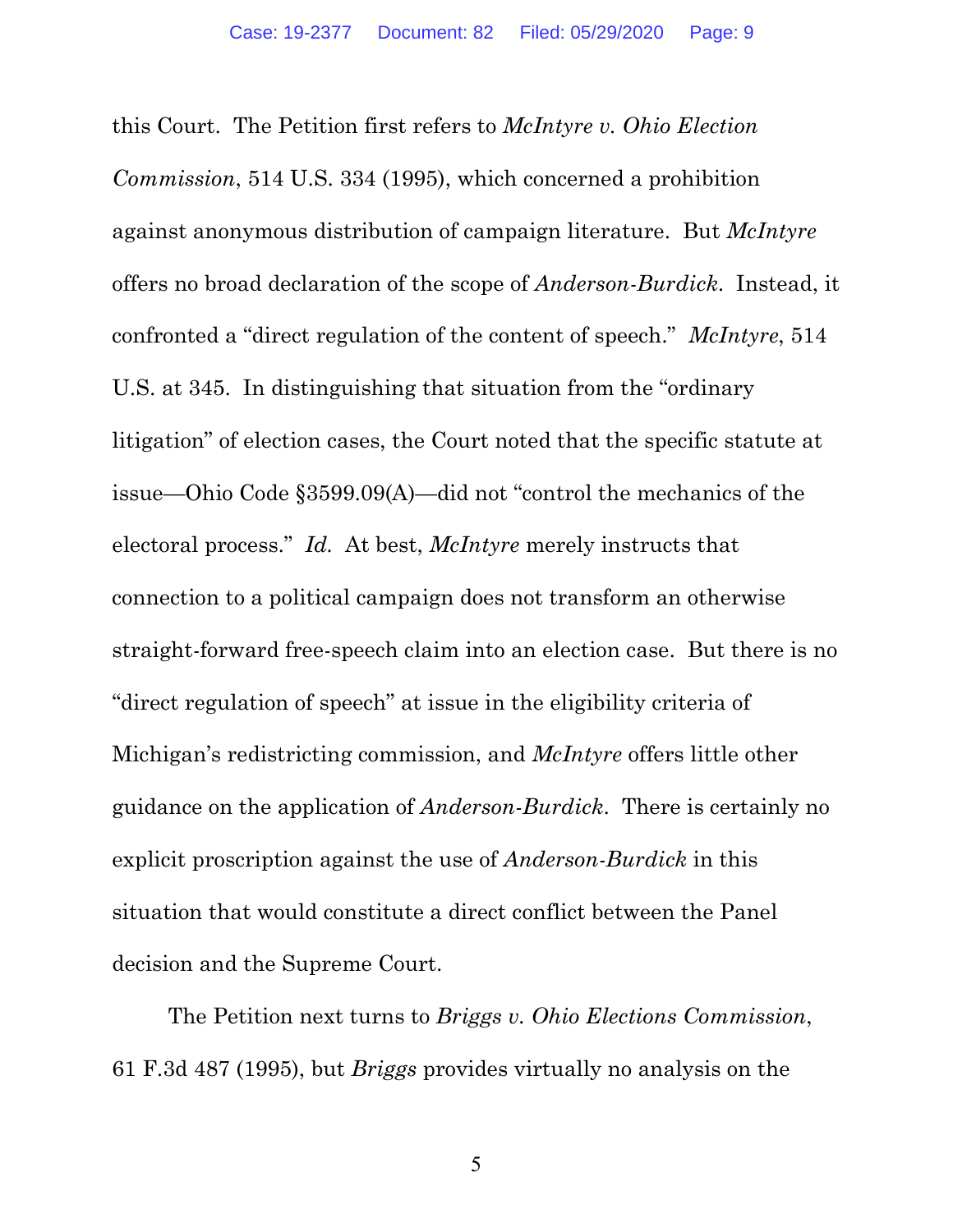scope of *Anderson-Burdick.* Instead, the only discussion of *Anderson-Burdick* occurs in a footnote, and consists of a citation to *McIntyre* and a generic recitation that the *Anderson-Burdick* standard should not be applied to First Amendment challenges to regulations limiting the content of political speech, such as the campaign billboard at issue in that case. *Id.* at 493 n.5.

Finally, the Petition contends that the Panel decision conflicts with the unpublished decision in *Moncier v. Haslam*, 570 Fed. App'x 553 (6th Cir. 2014). But, as discussed in Appellee's brief before the Panel, the Court in *Moncier*, 570 Fed. Appx. at 559-560, only addressed standing, and referred to *Anderson-Burdick* only for the point that neither case substantively supported the plaintiffs' First and Fourteenth Amendment claims. (Doc. 45, Appellee's Br., p. 31.) While the Petition strains to find similarity to *Moncier* because "both involve selection of government employees without regulating the election of candidates," such a comparison misreads both the decision in *Moncier* and Michigan's redistricting amendment. Nonetheless, nothing in *Moncier* may be read as an analysis on the application of *Anderson-Burdick* to the composition of a redistricting commission like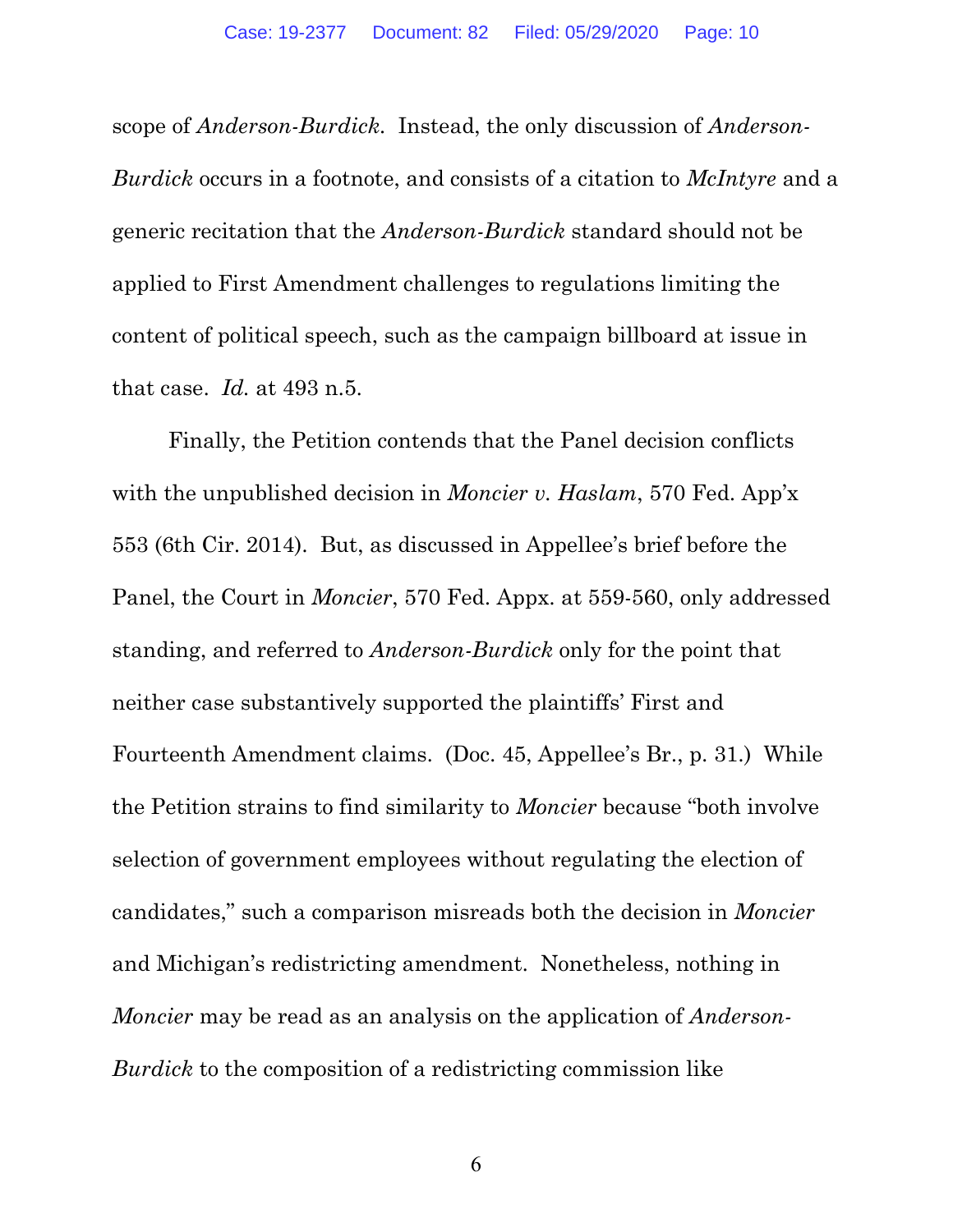Michigan's, and so the Panel decision cannot be said to be in "direct conflict" as the Petition claims.

To the contrary, the redistricting commission does regulate the mechanics of election administration. The commission's work directly determines what candidates are available to voters, and thereby the content of their ballots. Redistricting is an essential process to holding an election and is effectively the first step that must be taken before there can be an election. And the eligibility criteria for members of the commission closely resemble candidate-qualification laws that have been reviewed by this Court under *Anderson-Burdick. See Citizens for Legislative Choice v. Miller*, 144 F.3d at 920. As a result, not only is the Panel's decision not in conflict with decisions of either the Supreme Court or this Court, the Panel's use of *Anderson-Burdick* was consistent with this Court's prior decision in *Citizens for Legislative Choice.* 

The Petition argues that the application of *Anderson-Burdick* in this case presents a question of "exceptional importance." (Doc. 75, Petition, p. 16.) But that is premised largely upon Judge Readler's concurring opinion, which—although it questioned the scope of *Anderson-Burdick* and raised concerns about its potential over-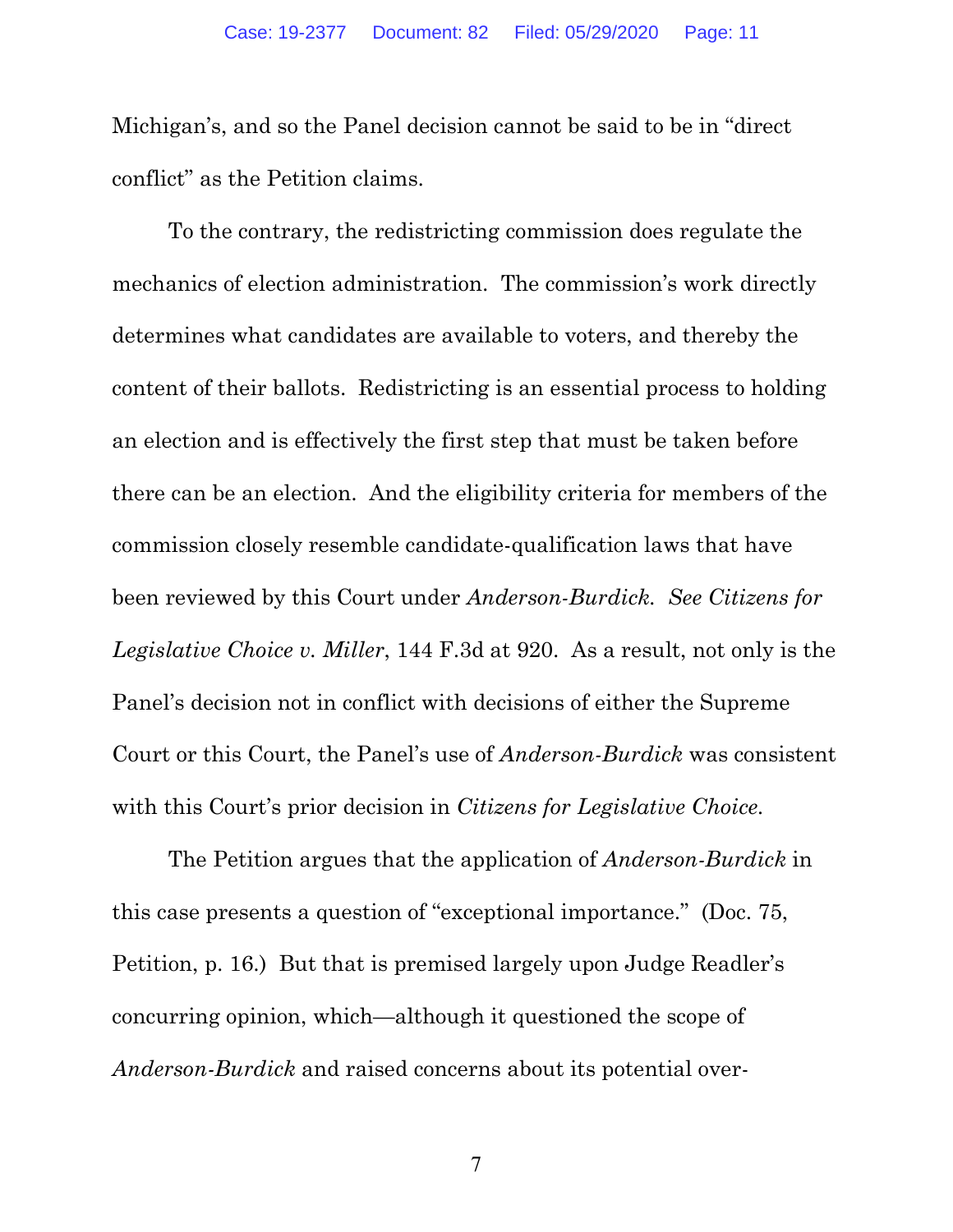application or misuse—nonetheless agreed that Michigan's redistricting amendment was constitutional as an exercise of state sovereignty. (Doc. 72-2, Panel Decision, p. 44.) It is difficult, therefore, to say that the application of *Anderson-Burdick* is a question of exceptional importance when the basis for that argument would nonetheless result in the rejection of the Appellants' claims.

## <span id="page-11-0"></span>**II. The Panel did not err in upholding the eligibility criteria for Michigan's constitutional amendment establishing an independent redistricting commission.**

The Petition asks for en banc review to take a second look at the constitutionality of the eligibility criteria for Michigan's redistricting commission. But while the Petition complains that the Panel gave "short shrift" to Appellants' arguments, the Panel decision spent 31 pages going through each argument and claim raised by the Appellants before holding that the amendment was likely constitutional. The Petition does not identify any particular error or oversight by the panel, and instead basically repeats the same arguments already raised in the briefs before both the Panel and the lower court.

The Petition once again raises the unconstitutional conditions argument it already presented to the Panel and asserts that there is "no basis" for the disqualification of family members, and claims that the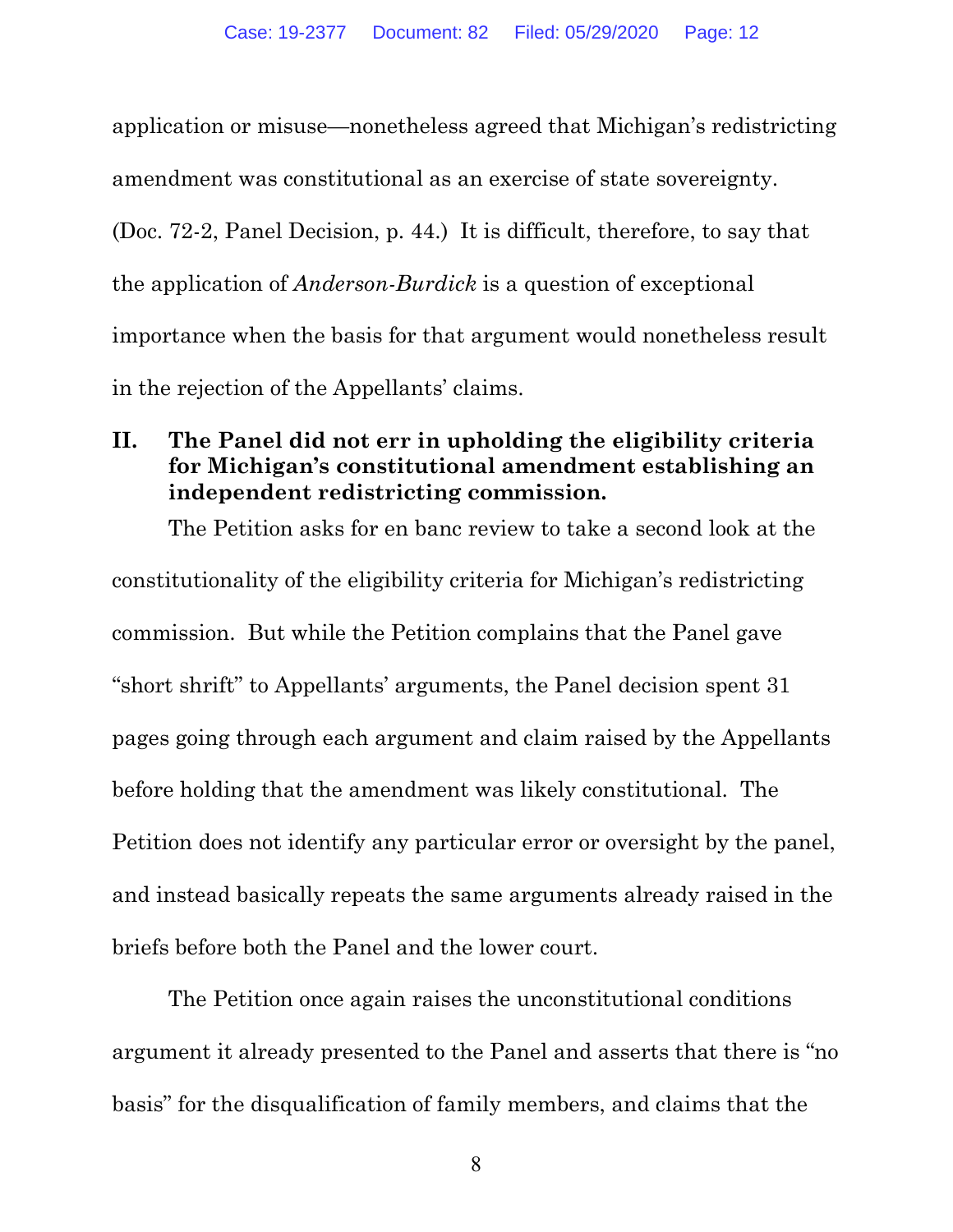Panel's analysis fails to address the "look back" provisions of the eligibility criteria. (Doc. 75, Petition, p. 19-20.) The Petition does not appear to recognize that the Panel decision discussed familial exclusions in its treatment of the Eleventh Circuit's decision in *Grizzle v. Kemp*, 634 F.3d 1314, 1325 (11th Cir. 2011), where that Court declined to apply strict scrutiny to eligibility criteria for public office that prohibited "immediate family members" of school district employees from running for school boards. (Doc. 72-2, Panel Decision, p. 16.) Nor does the Petition reconcile its arguments about the "look back" provisions of the Panel's review of the "retroactive effect" of the amendment. (Doc. 72-2, Panel Decision, p. 16.) The Panel concluded that Michigan's interest in addressing even the *appearance* of undue influence allowed it to disqualify not only active partisans, but those whose recent partisan involvement—or whose association with active partisans—could create the appearance that the commission was staffed with political insiders. (*Id*.) The Panel correctly noted that "efforts to purge conflicts of interest from the democratic process 'have been commonplace for over 200 years.'" *Id*. (quoting *Nevada Comm'n on Ethics v. Carrigan*, 564 U.S. 117, 122 (2011)). The Panel was "loathe to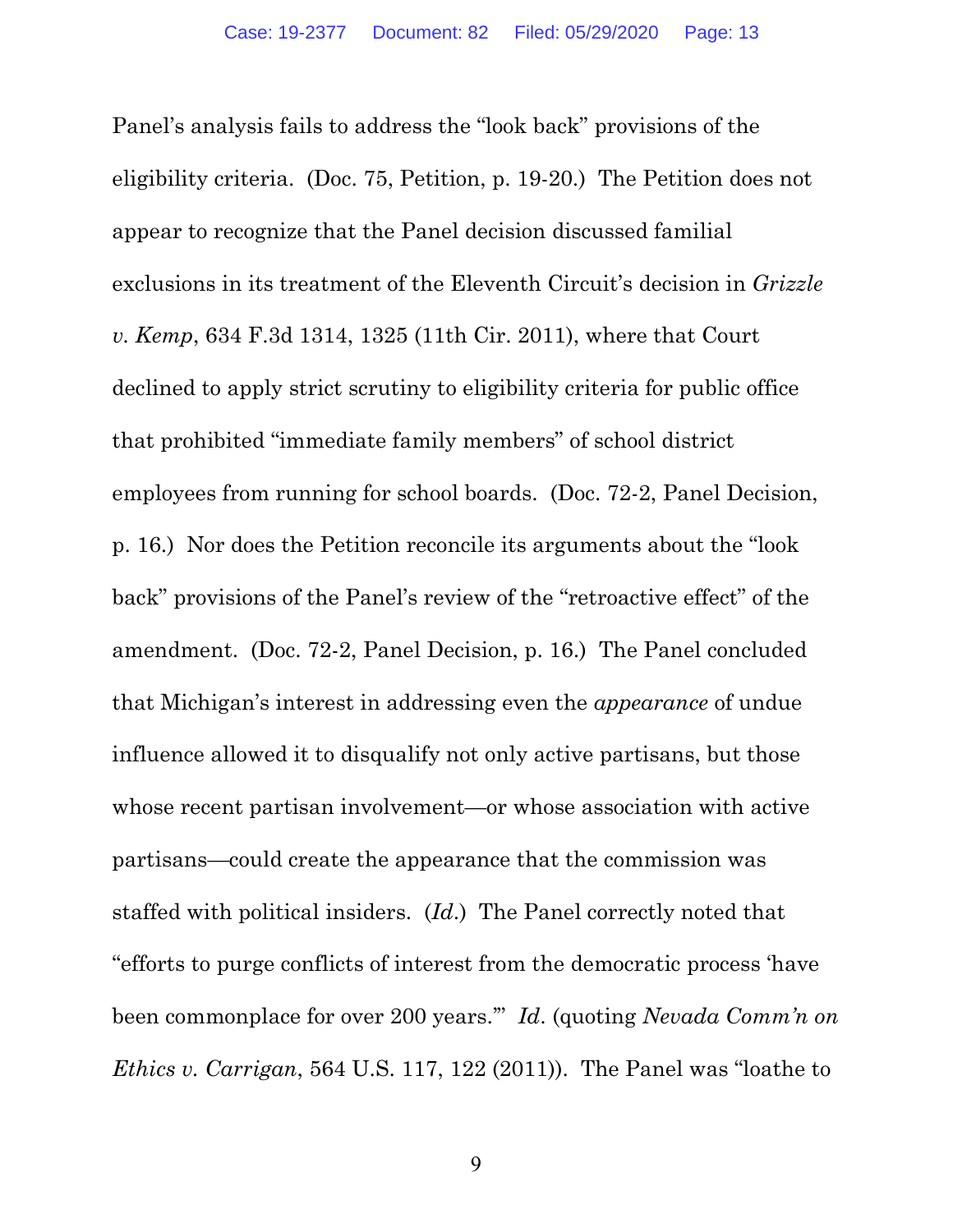disturb" that practice, especially when "public confidence in the integrity of redistricting" is at stake. *Id.* (citing *Rucho v. Common Cause,* 139 S. Ct. 2484, 2507 (2019)). This Court should share the Panel's reservations. While the Appellants may disagree with the Panel's decision, that does not equate to the Panel's decision being erroneous.

#### **CONCLUSION AND RELIEF REQUESTED**

<span id="page-13-0"></span>For these reasons, the Petition has not demonstrated any error or infirmity in the Panel's decision that would require rehearing en banc. The petition should be denied and the Panel's decision should remain undisturbed.

Respectfully submitted,

Dana Nessel Michigan Attorney General

Fadwa A. Hammoud (P74185) Solicitor General

*s/Erik A. Grill* Erik A. Grill (P64713) Heather S. Meingast (P55439) Assistant Attorneys General Attorneys for Defendant-Appellee P.O. Box 30736 Lansing, Michigan 48909 517.335.7659 Email: grille@michigan.gov

Dated: May 29, 2020 (P64713)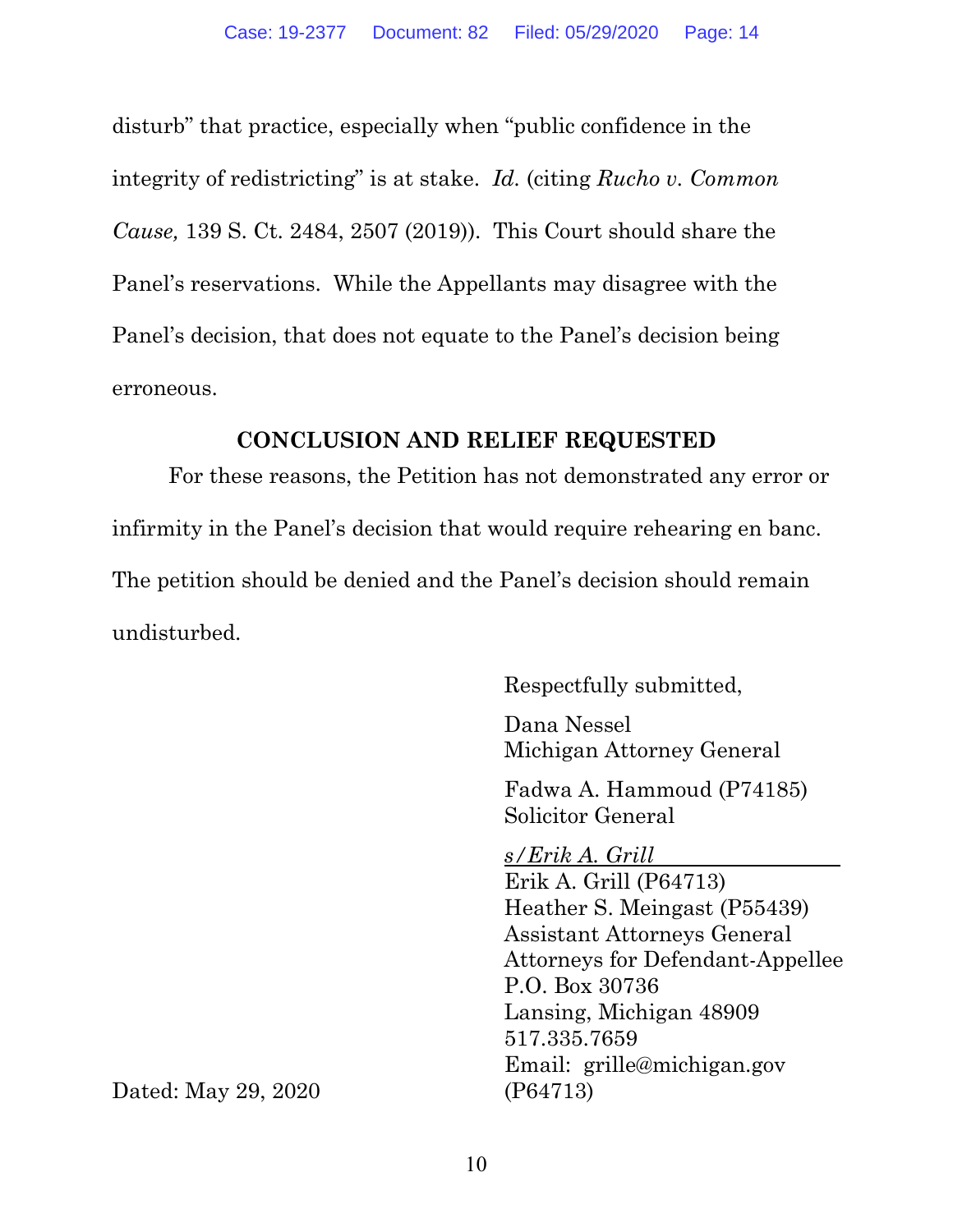### **CERTIFICATE OF COMPLIANCE**

<span id="page-14-0"></span>Certificate of Compliance with Type-Volume Limit, Typeface Requirements, and Type Style Requirements

1. This brief complies with the page limitation of this Court's

May 15, 2020 letter directing a response to the petition for rehearing en banc not to exceed ten pages.

2. This document complies with the typeface requirements of

Federal Rule of Appellate Procedure 32(a)(5) and the type-style requirements of Federal Rule of Appellate Procedure 32(a)(6) because this document has been prepared in a proportionally spaced typeface using Word 2013 in 14-point Century Schoolbook.

> *s/Erik A. Grill* Erik A. Grill (P64713) Assistant Attorney General Attorney for Defendant-Appellee Benson P.O. Box 30736 Lansing, Michigan 48909 517.335.7659 Email: grille@michigan.gov (P64713)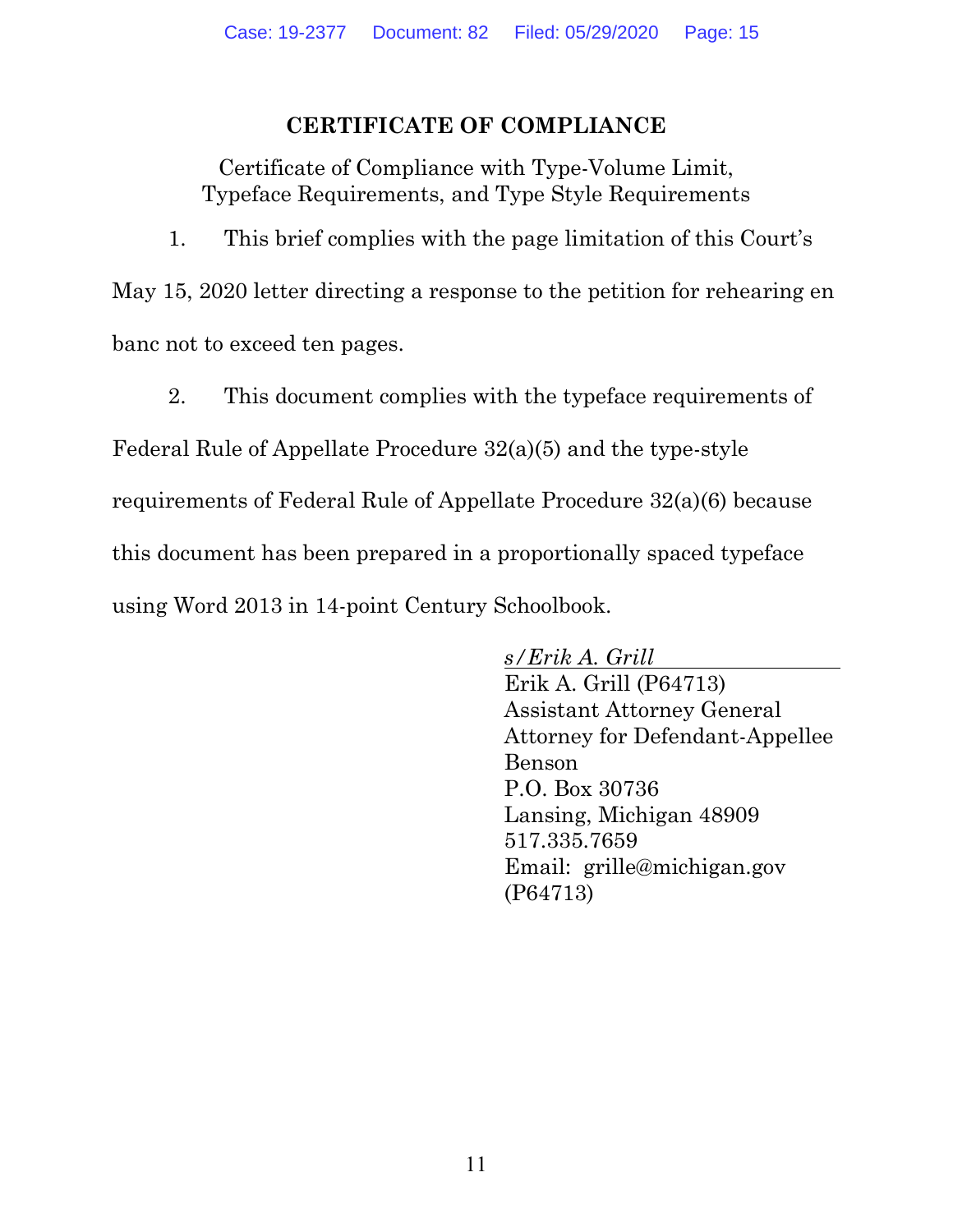### **CERTIFICATE OF SERVICE**

<span id="page-15-0"></span>I certify that on May 29, 2020, the foregoing document was served on all parties or their counsel of record through the CM/ECF system if they are registered users or, if they are not, by placing a true and correct copy in the United States mail, postage prepaid, to their address of record (designated below).

> *s/Erik A. Grill* Erik A. Grill (P64713) Assistant Attorney General Attorney for Defendant-Appellee Benson P.O. Box 30736 Lansing, Michigan 48909 517.335.7659 Email: grille@michigan.gov (P64713)